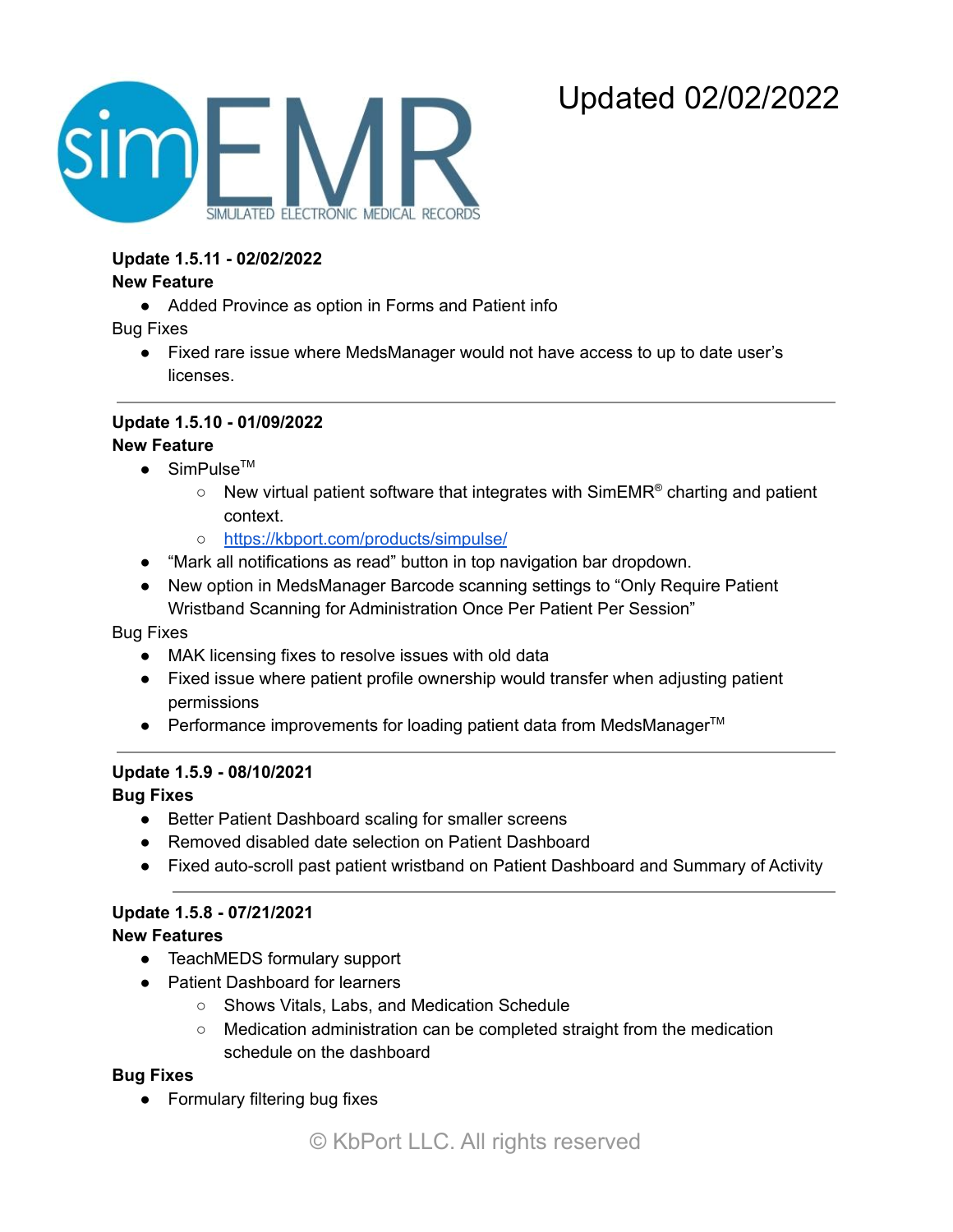# **Update 1.5.6 - 02/09/2021**

#### **New Features**

- MedsManager device import and export support (Contact KbPort LLC to enable!)
	- Ability for instructors and lab coordinators to export device configurations from MedsManager
		- Exports include stock, recall, message, discrepancy, waste, and activity log data
	- Exports can be linked to and filtered by courses from SimEMR device management
	- Exported device configurations can be imported to MedsManager during first time configuration or reconfiguration from settings
	- Allows for students, instructors, or lab coordinators to import pre-configured devices for use in Virtual MedsManager context, for a predetermined lesson
	- Allows for lab coordinators or instructors to import pre-configured devices when resetting a cart or cabinet to a predetermined state for a lesson.

## **Update 1.5.5 - 11/14/2020**

#### **Bug Fixes**

- Learners should be able to correctly disenroll from courses using the Enroll In Courses UI accessed in the header bar.
- Improved email reliability by reducing the likelihood of SimEMR emails being flagged as spam and being blocked by some institutions' firewalls. Emails from SimEMR should now originate from @mail.simemr.com
- Fixed a time inaccuracy for learner login times for some time zones in the View Learner Work interface.
- Spelling corrections

## **Update 1.5.4 - 06/05/2020**

### **New Features**

- Patient Profile Table and Permissions
	- Patient Profile table now displays the author of each patient profile
	- Patient Profile permissions page now displays the author of the patient profile.

#### **Bug Fixes**

● Fixed time zone issue with Notifications.

#### **Update 1.5.3 - 05/01/2020**

- Patient Profile Permissions
	- Patient Profiles are now unlocked (editable) by default after creation.
	- The labels for Patient Profile permissions have been updated to be more informative.
	- The icons for Patient Profile permissions have been updated to better match their functions. Authored (shared) now uses a "shared" icon, and Locked (Uneditable) now uses an "Edit" icon.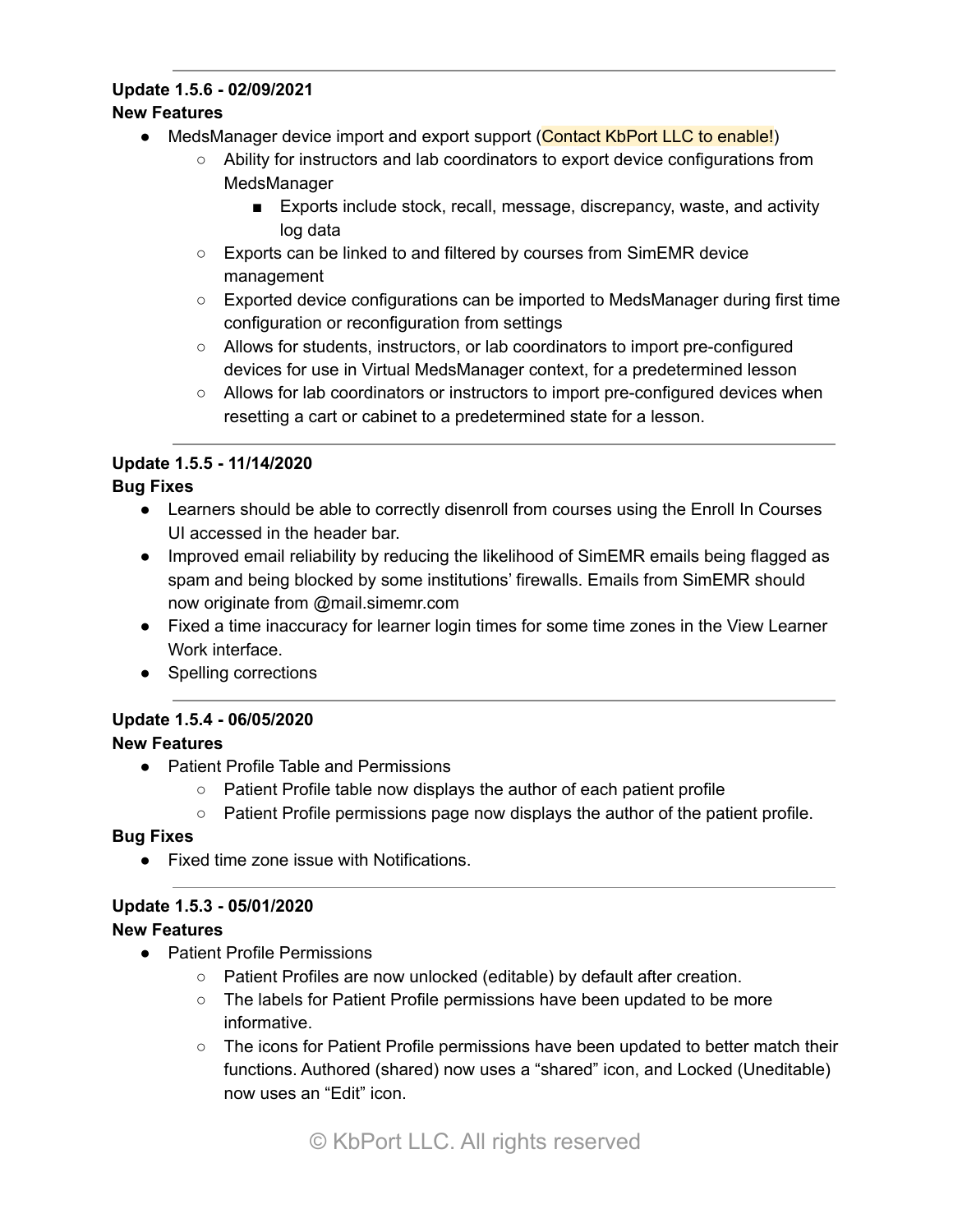#### **Bug Fixes**

● Learners self-enrolling in courses should no longer see expired courses under "available" courses".

#### **Update 1.5.2 - 04/01/2020**

#### **New Features**

- Miscellaneous
	- "Instructor Selected Time" is now the default when assigning a patient
	- Added Unregistered users view for instructors and lab coordinators under the Users left navigation. This should display users who have previously claimed a license key with the agency, but no longer have a key.

#### **Bug Fixes**

- Fixed a few issues that caused the date picker to not display days.
- Expired courses should no longer be listed during the Select A Course step when creating a new Patient Assignment.

#### **Update 1.5.1 - 09/25/2019**

#### **New Features**

- Wallcur Practi-Meds Formulary now available!
	- <https://kbport.com/kbport-welcomes-wallcur-practi-meds/>
	- Please contact [support@kbport.com](mailto:support@kbport.com) if you wish to add the Wallcur formulary to your school.
- Miscellaneous
	- Entered phone numbers now allow for extensions
	- Course Number is extended to 16 characters
	- Past courses (courses that have passed their end date) are now placed in a separate table at the bottom of the Courses page

#### **Bug Fixes**

- Fix for issue caused by many people claiming the same MAK at the same time.
- Spelling corrections

#### **Update 1.5.0 - 05/16/2019**

#### **New Features**

- Subscription management improvements
	- Multiple activation keys now available! These keys may be used to decrease the burden of distributing license keys to learners. Contact [support@kbport.com](mailto:support@kbport.com) if you wish to add a Multiple Activation Key to your subscription.
- Virtual MedsManager
	- Added new option to allow learners to practice operation of medication dispensing systems from their personal computers. Learn more at <https://kbport.com/simulators/virtual-medication-dispensing-solution/>

#### **Bug Fixes**

- Stability and performance improvements
- Various small quality of life fixes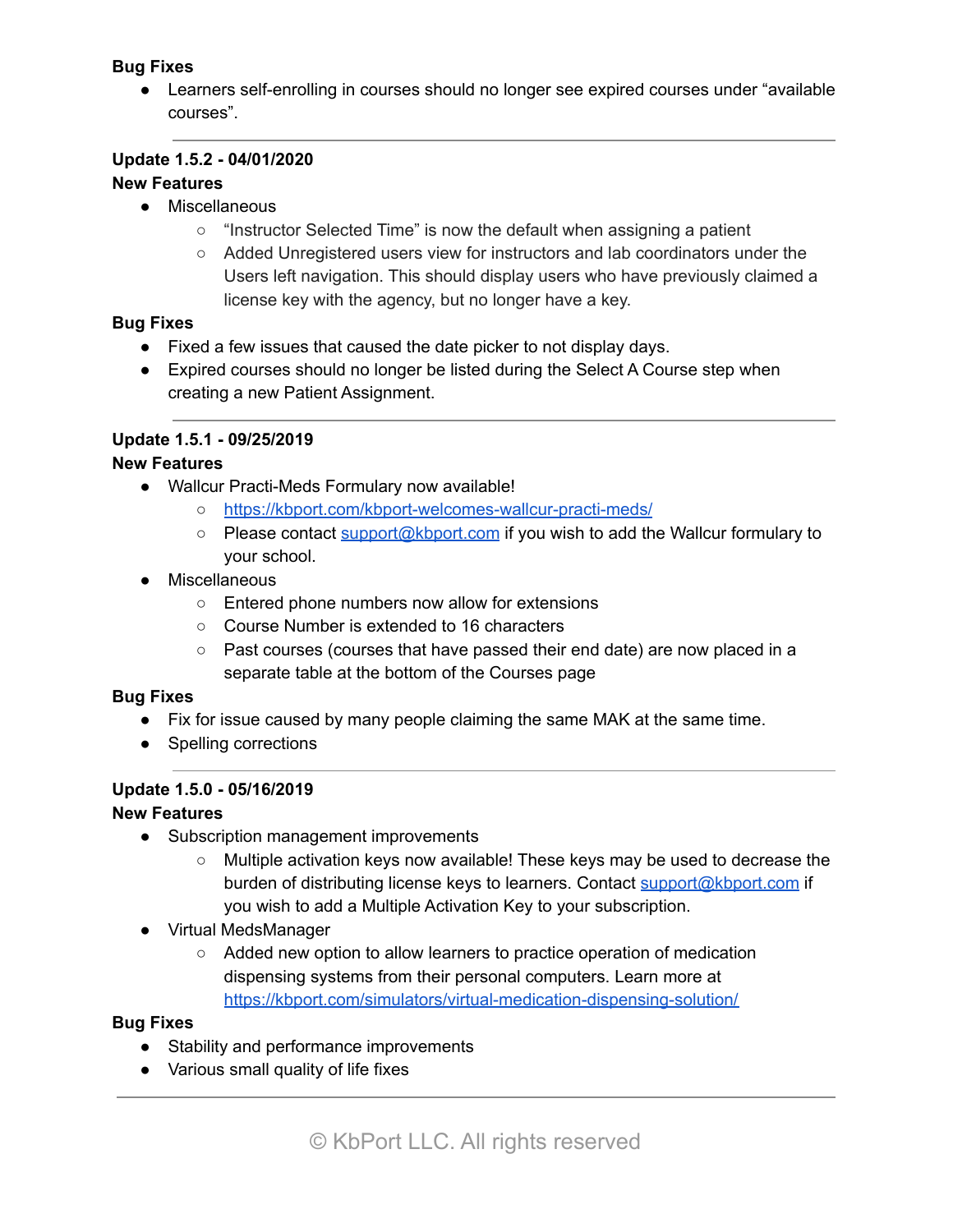#### **Update 1.4.0 - 04/02/2019**

#### **New Features**

- Enforce Medication Parameters permission
	- A new permission setting was added to Learner Permissions to allow enforcement of medication parameters.
	- $\circ$  If this permission is enabled, medications may not be administered from the MAR unless they are due
	- If this permission is disabled (by default), ordered medications may be administered at any time
- Allow Override permission
	- A new permission setting was added to Learner Permissions to allow medication administration as override.
	- $\circ$  If this permission is enabled, a red OVERRIDE button will appear on the MAR, allowing administration of any medication in the formulary. The medication will be added to the MAR, and a provider order (marked as an override) will be added retroactively.
	- $\circ$  If this permission is disabled, no OVERRIDE button is displayed and medications cannot be administered as OVERRIDE.
- Patient Portfolio Improvements
	- Split Patient Portfolio into current and past patients to improve legibility
	- Made the Patient Portfolio searchable and sortable

#### **Bug Fixes**

- Stability and performance improvements
- Various bug fixes related to group patients
- Patient Profile builder now remembers Timeline vs Table selection
- Various small quality of life fixes

#### **Update 1.3.1 - 02/07/2019**

#### **New Features**

- Registered Users Page
	- Added new menu option to the Instructor/Lab Coordinator navigation called Users
	- Registered Users page features a list of all users in your agency, as well as what license key they have claimed.
	- Use this page to see who has and who has not registered

#### **Bug Fixes**

- Performance improvements, especially in relationship to MedsManager
- Improved usability of the Providers' Orders page when deleting medications and orders
- Improved site administrator tools

#### **Update 1.3.0 - 12/18/2018**

- Record Number Standardization
	- One record number is now used for all copies of the same patient
	- Improves usability and realism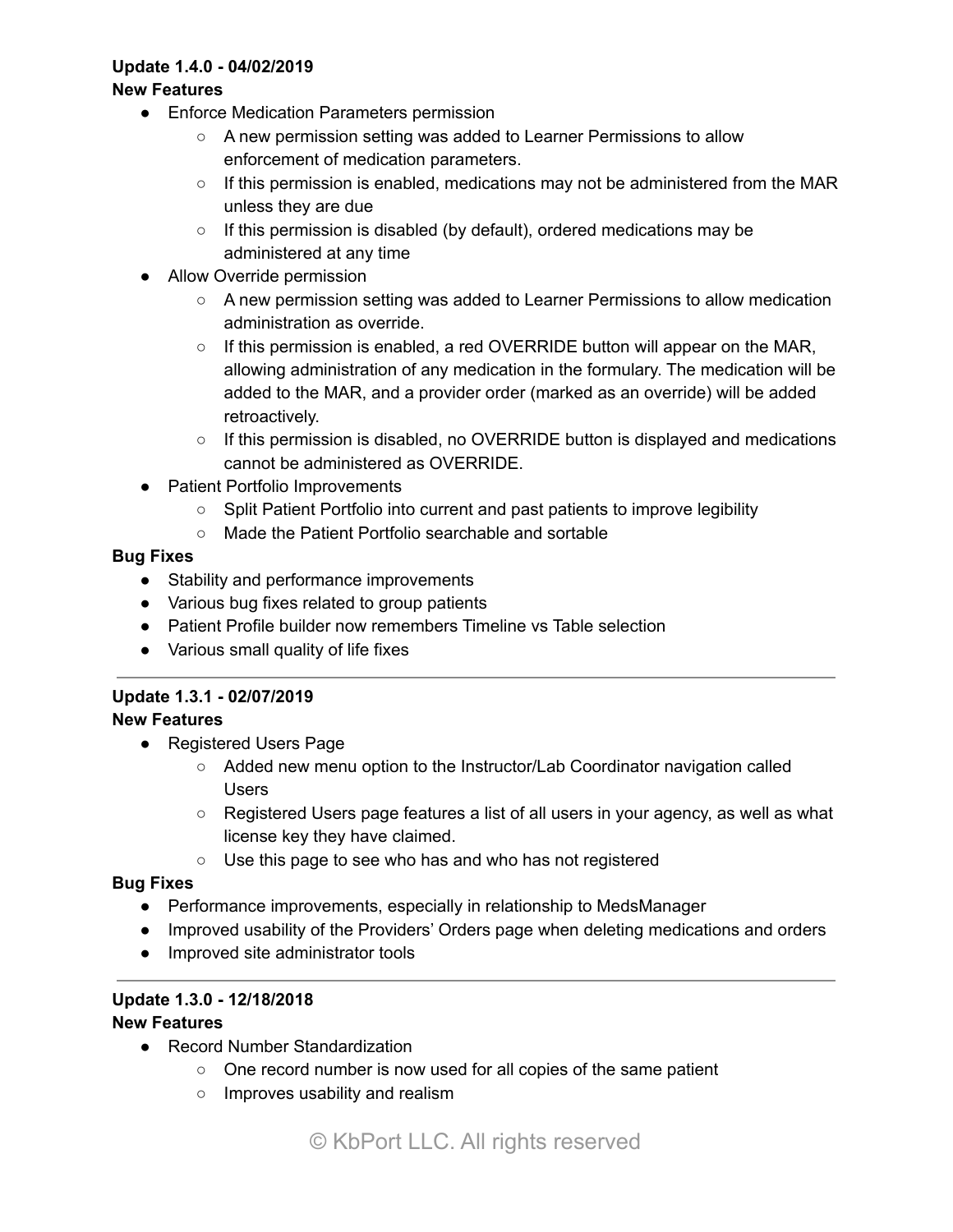○ Wristbands for one learner will now work for all learners and record numbers will match

#### **Bug Fixes**

- Performance improvements
- Corrected spelling errors
- Fixed bug that was causing occasional errors resulting in session termination

#### **Update 1.2.1 - 10/24/2018**

#### **New Features**

- Added new schedule based view to the MAR page
	- Shows a time-based medication schedule for medication fulfilment
	- Allows for printing of a paper MAR schedule

#### **Bug Fixes**

- Fix for incorrect times showing under certain circumstances
- Performance improvements
- Corrected spelling errors

#### **Update 1.2.0 - 08/31/2018**

#### **New Features**

- Added fields to the formulary for Emergency medications and Tallman lettering
- Added current subscription expiration date to Manage Account area
- Added a warning if the user's current subscription expires in less than 30 days

#### **Bug Fixes**

- Fix for unexpected timeouts and session ends
- Corrected incorrectly displaying timestamps in the View Learner Work area

#### **Update 1.1.4 - 05/17/2018**

#### **New Features**

- Isolation Status
	- Added isolation status to Admission form, isolation status for the most recent admission will appear in the patient's wristband.

#### **Bug Fixes**

- Corrected bug related to SimTime Instructor selected start time
- Corrected issue with instructor's medication administrations not displaying for learners under certain circumstances.

#### **Update 1.1.3 - 04/12/2018**

- Learner Course Self-enrollment
	- Instructors can now configure a course to allow learners to self-enroll (Log in as an Instructor or Lab Coordinator, navigate to to [Manage Courses], click the [Gear Button] next to the Course to configure, click [Edit], and click the [Allow Self-Enrollment Check Box], then click the [Save Button]).
	- Learners can self-enroll only in courses that have been configured as such by faculty (Log in as a Learner, click on the [Account Dropdown] labeled with their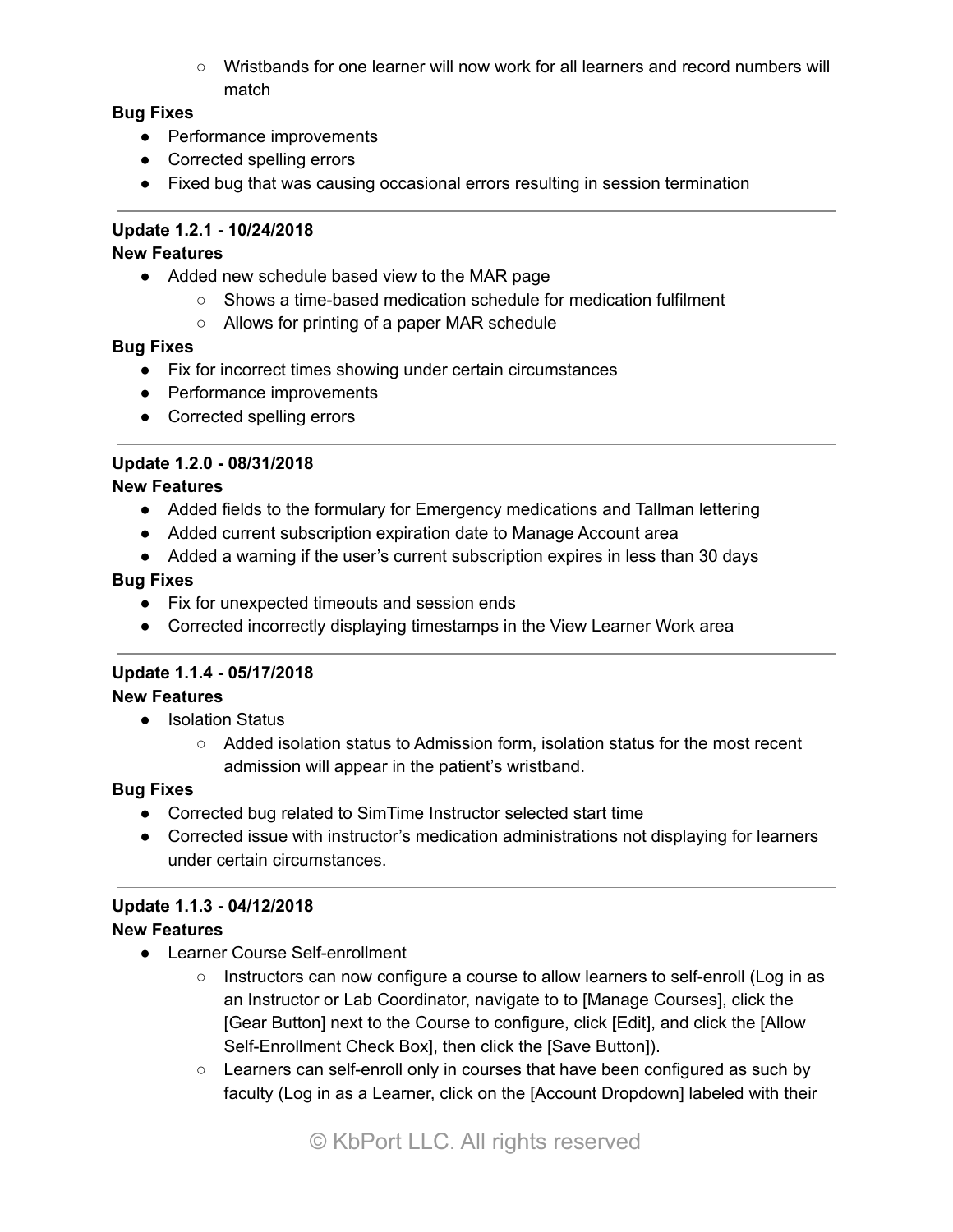name, select [Enroll in Courses], click the course they would like on enroll in on the right side, and click the [Enroll in Course] button.

#### **Bug Fixes**

- Improved performance of MedsManager integrations
- Max length removed from Nutrition Services sub-forms, thanks for the feedback!

## **Update 1.1.2 - 03/08/2018**

#### **New Features**

- ISBAR Form
	- Added a new ISBAR form under the Nurses Notes section!
- Learner Permissions
	- Added new Learner Permissions system with a Default role to all agencies
	- $\circ$  These roles can be used to restrict different kinds of access to all of the forms available on SimEMR
	- Roles are fully customizable and changing a user role is a few clicks.

#### **Bug Fixes**

- Improved speed of admission status calculation
- Includes earlier patch that fixes issue of missing entries for instructor created MARs

### **Update 1.1.1 - 01/25/2018**

#### **New Features**

- Nutrition Services Form
	- Added a new section and form for Nutrition Services. We welcome feedback!
- Barcode scanning improvements
	- Barcodes will now be searched automatically on an enter key press
- MAR schedule improvements
	- o Improved accuracy of timing, added tags to show when orders have been fulfilled or are past due.
- Improved usability of multiline text areas
- Improved usability for Firefox users

#### **Bug Fixes**

- Fixed a set of bugs related to disjointed tab navigation states.
- Improved validation site wide
- Fixed issues with admission status not properly recalculating
- Fixed some cases where the new Date and Time Selectors would be rendered unusable until a browser refresh

#### **Update 1.1.0 - 11/28/2017**

- Tabular Data Overhaul
	- Changed the system used to render tabular data
	- All tables now searchable by all columns
	- All tables now sortable by all columns
	- All tables allow a configurable number of rows to display at a glance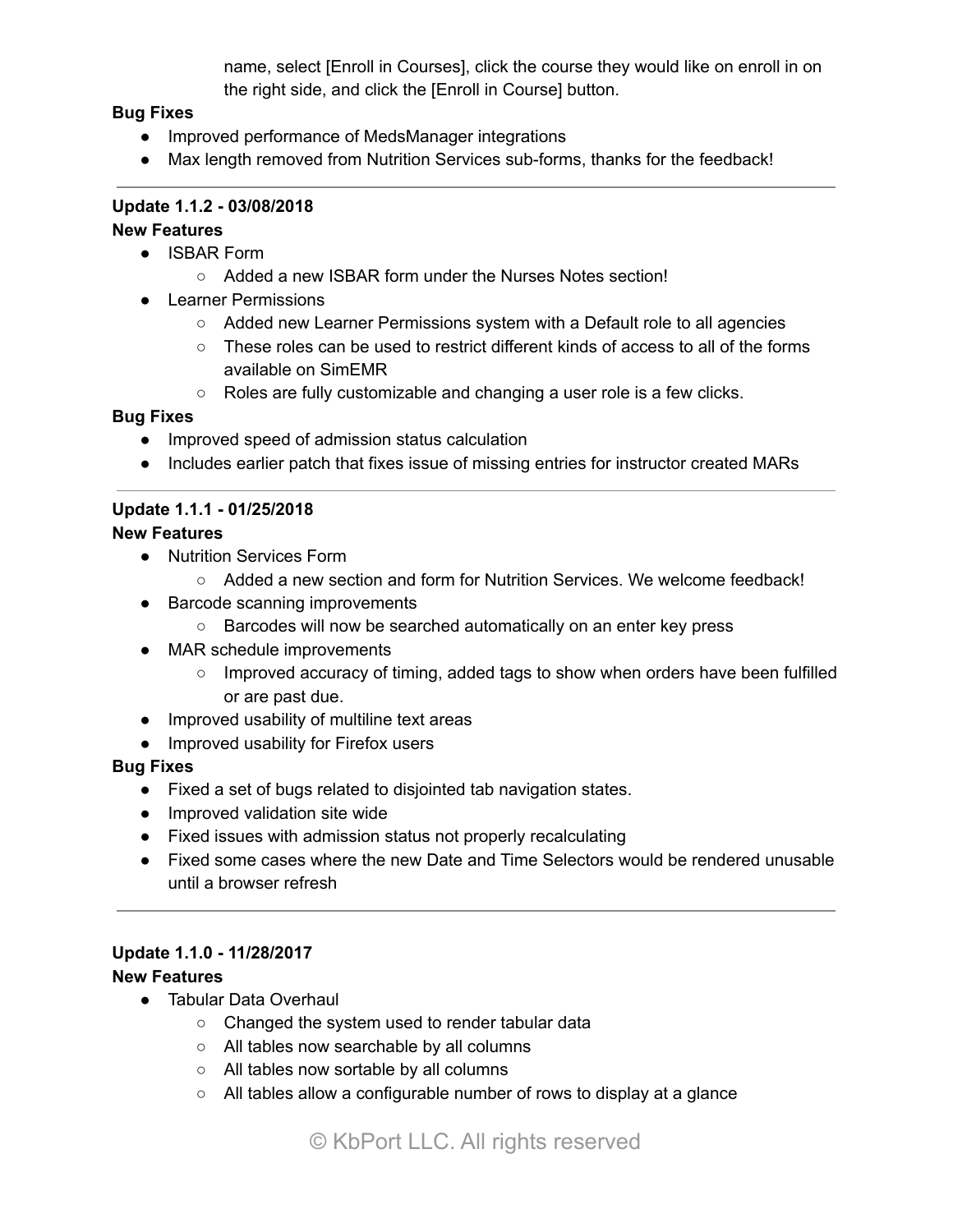- Many tables now Excel exportable
- Massive performance increase
- Date and Time selector overhaul
	- Changed the system used to any-time picker
	- Calendar now displays options for dates (and especially times) more intuitively
	- Improved validation for dates and times
- Patient Profile Randomization
	- Added the option to generate a random patient profile when creating a new patient profile.
	- Generates personal information matching the distributions seen in the real US population
	- $\circ$  Generates a scenario with ICD-10 code. This can be changed by the user if desired

#### **Bug Fixes**

- Stability improvements site-wide, including updates to underlying libraries
- Significant performance upgrades site-wide
	- Specifically, order-of-magnitude improvements on imaging forms and nearly that on login
- Several fixes for navigation bugs. Thanks for the feedback!

#### **Update 1.0.3 - 9/30/2017**

#### **New Features**

- Subscription Information Export
	- Button on Manage Subscriptions to export license information to Excel spreadsheet
- File Upload
	- File upload capability added to Patients and Patient Profiles
	- Any file of less than 50MB can be uploaded and attached to a patient
	- $\circ$  Faculty have the ability to view, download, and manage all files uploaded to their agency
	- This feature can be used to support any forms not currently supported by SimEMR
- Improved functionality for Site Administrators with Site-wide Statistics

#### **Bug Fixes**

- Stability improvements
- Visual improvements site-wide
- Usability improvements to Timeline and Table profile views; fixed placement of buckets on Timeline

**Update 1.0.2 - 8/25/2017 New Features**